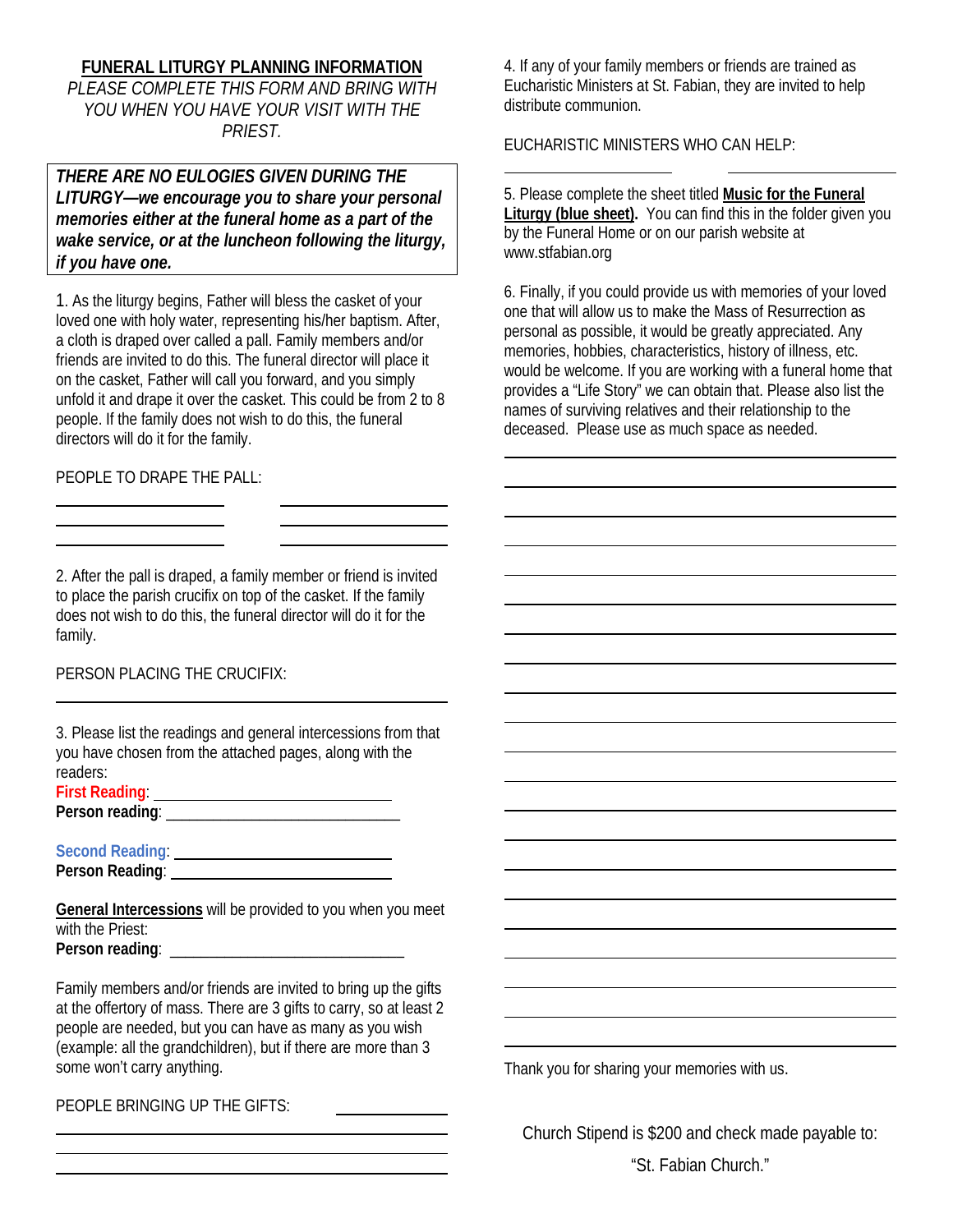## **FIRST READING (from the Old Testament)**

**Please choose one of the readings listed below and designate whom you would like to read it.**

**Reading chosen:** \_\_\_\_\_\_\_\_\_\_\_\_\_\_\_\_\_\_\_\_\_\_\_

**To be read by: \_\_\_\_\_\_\_\_\_\_\_\_\_\_\_\_\_\_\_\_\_\_\_\_**

**Reading Options:**

# **1. WISDOM 3:1-6, 9 (Short version)**

**A reading from the Book of Wisdom:**

The souls of the just are in the hand of God, and no torment shall touch them. They seemed, in the view of the foolish to be dead; and their passing away was thought an affliction and their going forth from us, utter destruction. But they are in peace. For if before men, indeed, they be punished, yet is their hope full of immortality;

Chastised a little, they shall be greatly blessed, because God tried them and found them worthy of himself.

As gold in the furnace, he proved them, and as sacrificial offerings he took them to himself.

Those who trust in him shall understand truth, and the faithful shall abide with him in love: Because grace and mercy are with his holy ones, and his care is with his elect.

**The Word of the Lord.**

# **2. WISDOM 3:1-9 (Long version)**

**A reading from the Book of Wisdom:**

The souls of the just are in the hand of God, and no torment shall touch them. They seemed, in the view of the foolish to be dead; and their passing away was thought an affliction and their going forth from us, utter destruction. But they are in peace. For if before men, indeed, they be punished, yet is their hope full of immortality; Chastised a little, they shall be greatly blessed, because God tried them and found them worthy

of himself. As gold in the furnace, he proved them, and as sacrificial offerings he took them to himself. In the time of their visitation they shall shine, and shall dart about as sparks through stubble; They shall judge nations and rule over peoples and the Lord shall be their King forever. Those who trust in him shall understand truth, and the faithful shall abide with him in love: Because grace and mercy are with his holy ones, and his care is with his elect.

## **The Word of the Lord.**

## **3. JOB 19:1, 23-26**

**A reading from the Book of Job:**

Job answered and said:

Oh, would that my words were written down! Would that they were inscribed in a record: That with an iron chisel and with lead they were cut in the rock forever!

But as for me, I know that my Vindicator lives, and that he will at last stand forth upon the dust;

Whom I myself shall see: and my own eyes, not another's, shall behold him,

And from my flesh I shall see God; my inmost being is consumed with longing.

## **The Word of the Lord.**

## **4. LAMENTATIONS 3:17-26**

**A reading from the book of Lamentations:**

My soul is deprived of peace, I have forgotten what happiness is; I tell myself my future is lost, all that I hoped for from the Lord. The thought of my homeless poverty is wormwood and gall; Remembering it over and over leaves my soul downcast within me. But I will call this to mind, as my reason to have hope: The favors of the Lord are not exhausted, his mercies are not spent They are renewed each morning, so great is his faithfulness. My portion is the Lord says my soul; therefore I will hope in him. Good is the Lord to the one who waits for him, to the soul that seeks him; It is good to hope in silence for the saving help of the Lord.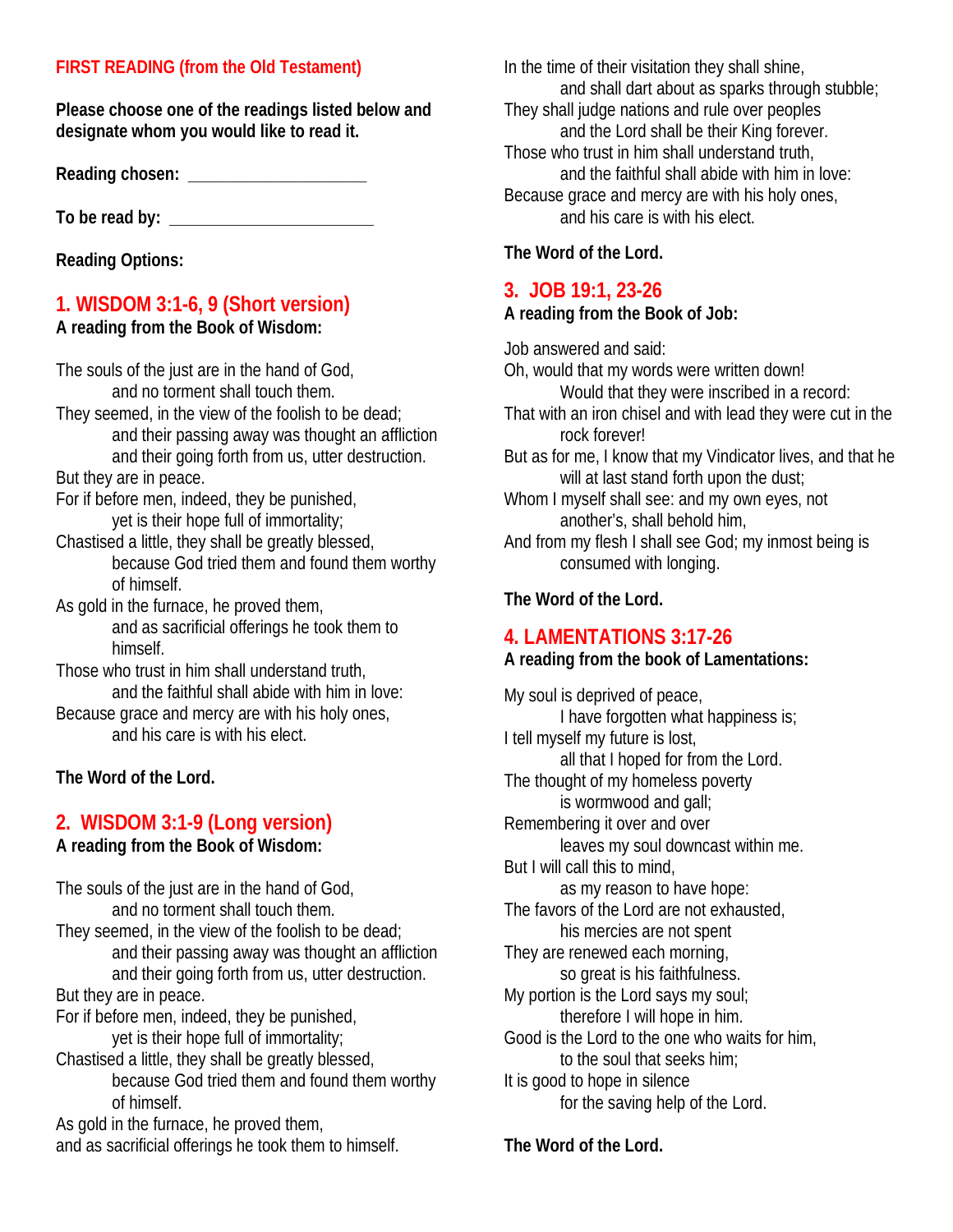# **5. ISAIAH 25:6a, 7-9**

## **A reading from the book of Isaiah:**

On this mountain the Lord of hosts will provide for all peoples. On this mountain he will destroy the veil that veils all peoples, The web that is woven over all nations; he will destroy death forever. The Lord God will wipe away the tears from all faces; The reproach of his people he will remove from the whole earth; for the Lord has spoken. On that day it will be said: Behold our God, to whom we looked to save us! This is the Lord for whom we looked; let us rejoice and be glad that he has saved us!"

**The Word of the Lord.**

# **6. ECCLESIASTES 3:1-11**

## **A reading from the book of Ecclesiastes**

There is an appointed time for everything, and a time for every affair under the heavens. A time to be born, and a time to die; a time to plant, and a time to uproot the plant. A time to kill, and a time to heal; a time to tear down, and a time to build. A time to weep, and a time to laugh; a time to mourn, and a time to dance.

A time to scatter stones, and a time to gather them; a time to embrace, and a time to be far from embraces.

- A time to seek, and a time to lose; a time to keep, and a time to cast away.
- A time to rend, and a time to sew;

a time to be silent, and a time to speak.

A time to love, and a time to hate;

a time of war, and a time of peace.

What profit have workers from their toil?

I have seen the business that God has given to mortals to be busied about.

God has made everything appropriate to its time but has put the timeless into their hearts so they cannot find out, from beginning to end, the work which God has done.

## **The Word of the Lord.**

# **7. WISDOM 4:7-15**

## **A reading from the book of Wisdom:**

But the righteous one, though he die early, shall be at rest.

For the age that is honorable comes not with the passing of time,

nor can it be measured in terms of years. Rather, understanding passes for gray hair, and an unsullied life is the attainment of old age.

The one who pleased God was loved, living among sinners, was transported—Snatched away, lest wickedness pervert his mind or deceit beguile his soul; For the witchery of paltry things obscures what is right and the whirl of desire transforms the innocent mind.

Having become perfect in a short while, he reached the fullness of a long career; for his soul was pleasing to the LORD, therefore he sped him out of the midst of wickedness.

But the people saw and did not understand, nor did they take that consideration into account.

# T **The Word of the Lord.**

# **8. ISAIAH 43:1b-3**

## **A reading from the Book of the Prophet Isaiah:**

Fear not, for I have redeemed you; I have called you by name, you are mine. When you pass through the water, I will be with you; in the rivers you shall not drown. When you walk through fire, you shall not be burned; the flames shall not consume you. For I am the Lord, your God, the Holy One of Israel, your Savior.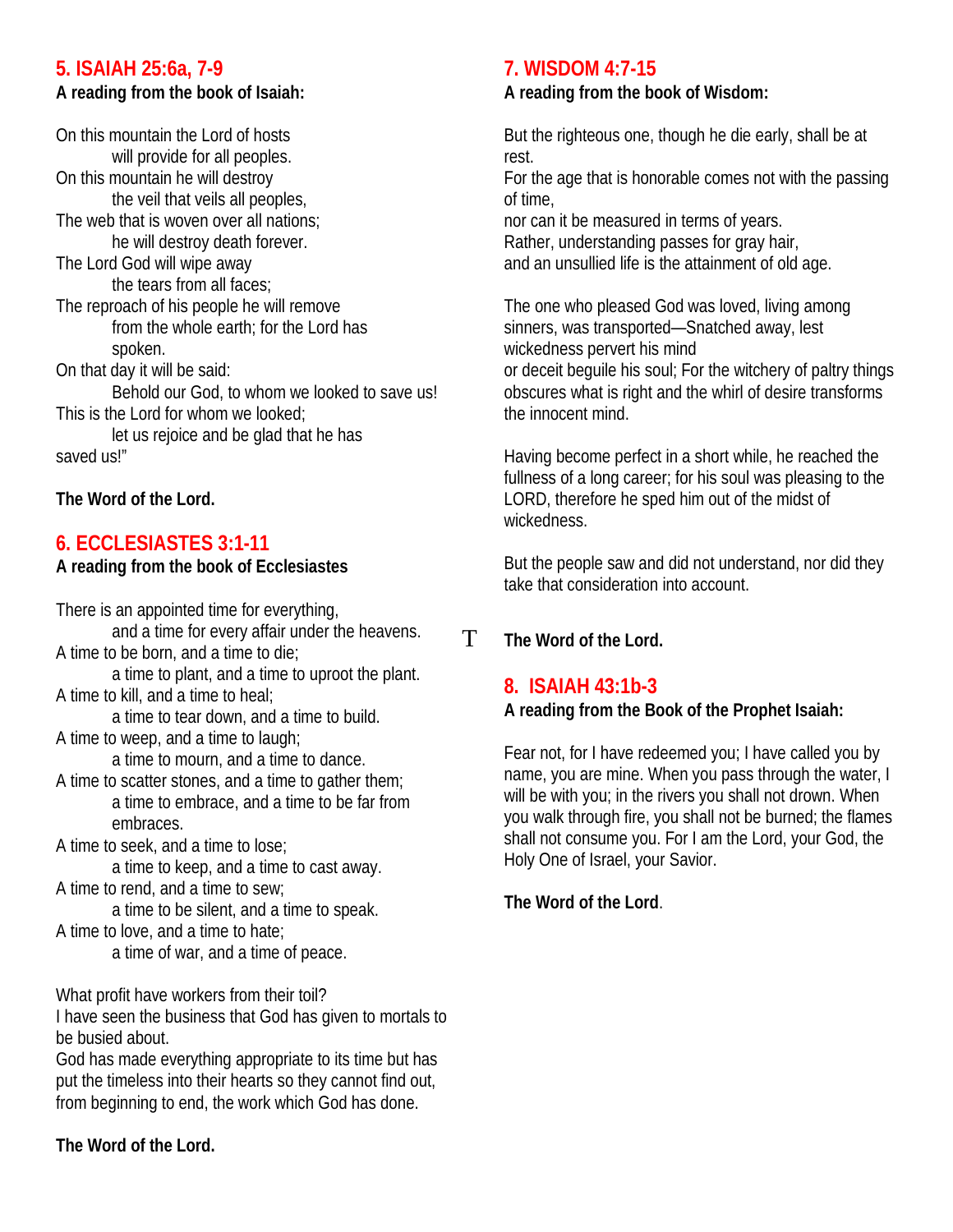## **SECOND READING (from the New Testament)**

**Please choose one and designate who will read it.**

**Reading chosen:** 

**Person reading:** 

## **1. ROMANS 14:7-12**

**A Reading from the letter of Paul to the Romans:**

## Brothers and sisters:

No one lives for oneself, and no one dies for oneself. For if we live, we live for the Lord, and if we die, we die for the Lord; so then, whether we live or die, we are the Lord's. For this is why Christ died and came to life, that he might be Lord of both the dead and the living. Why then do you judge your brother or sister? Or you, why do you look down on your brother or sister? For we shall all stand before the judgment seat of God; for it is written:

"As I live, says the Lord, every knee shall bend before me,

and every tongue shall give praise to God." So then each of us shall give an account of himself to God.

**The Word of the Lord.**

## **2. 1 THESSALONIANS 4:13-18**

**A reading from the first letter of St. Paul to the Thessalonians** (Thes-suh-low-nee-ons)

We do not want you to be unaware, brothers and sisters, about those who have fallen asleep, so that you may not grieve like the rest, who have no hope. For if we believe that Jesus died and rose, so too will God, through Jesus, bring with him those who have fallen asleep. Indeed, we tell you this, on the word of the Lord, that we who are alive, who are left until the coming of the Lord, will surely not precede those who have fallen asleep. For the Lord himself, with a word of command, with the voice of an archangel and with the trumpet of God, will come down from heaven, and the dead in Christ will rise first. Then we who are alive, who are left, will be caught up together with them in the clouds to meet the Lord in the air. Thus we shall always be with the Lord. Therefore, console one another with these words.

## **3. 2CORINTHIANS 4:14—5:1**

**A reading from the second Letter of Saint Paul to the Corinthians:**

Brothers and sisters:

We know that the One who raised the Lord Jesus will raise us also with Jesus and place us with you in his presence. Everything indeed is for you, so that the grace bestowed in abundance on more and more people may cause the thanksgiving to overflow for the glory of God.

Therefore, we are not discouraged; rather, although our outer self is wasting away, our inner self is being renewed day by day. For this momentary light affliction is producing for us an eternal weight of glory beyond all comparison, as we look not to what is seen but to what is unseen; for what is seen is transitory, but what is unseen is eternal.

For we know that if our earthly dwelling, a tent, should be destroyed, we have a building from God, a dwelling not made with hands, eternal in heaven.

## **The Word of the Lord**

## **4. 1 CORINTHIANS 15:51-57**

**A reading from the first letter of St. Paul to the Corinthians:**

Behold, I tell you a mystery. We shall not all fall asleep, but we will all be changed, in an instant, in the blink of an eye, at the last trumpet. For the trumpet will sound, the dead will be raised incorruptible, and we shall be changed. For that which is corruptible must clothe itself with incorruptibility, and that which is mortal must clothe itself with immortality. And when this which is corruptible clothes itself with incorruptibility and this which is mortal clothes itself with immortality, then the word that is written shall come about:

"Death is swallowed up in victory.

Where, O death, is your victory?

Where, O death, in your sting?"

The sting of death is sin, and the power of sin is the law. But thanks be to God who gives us the victory through our Lord Jesus Christ.

**The Word of the Lord.**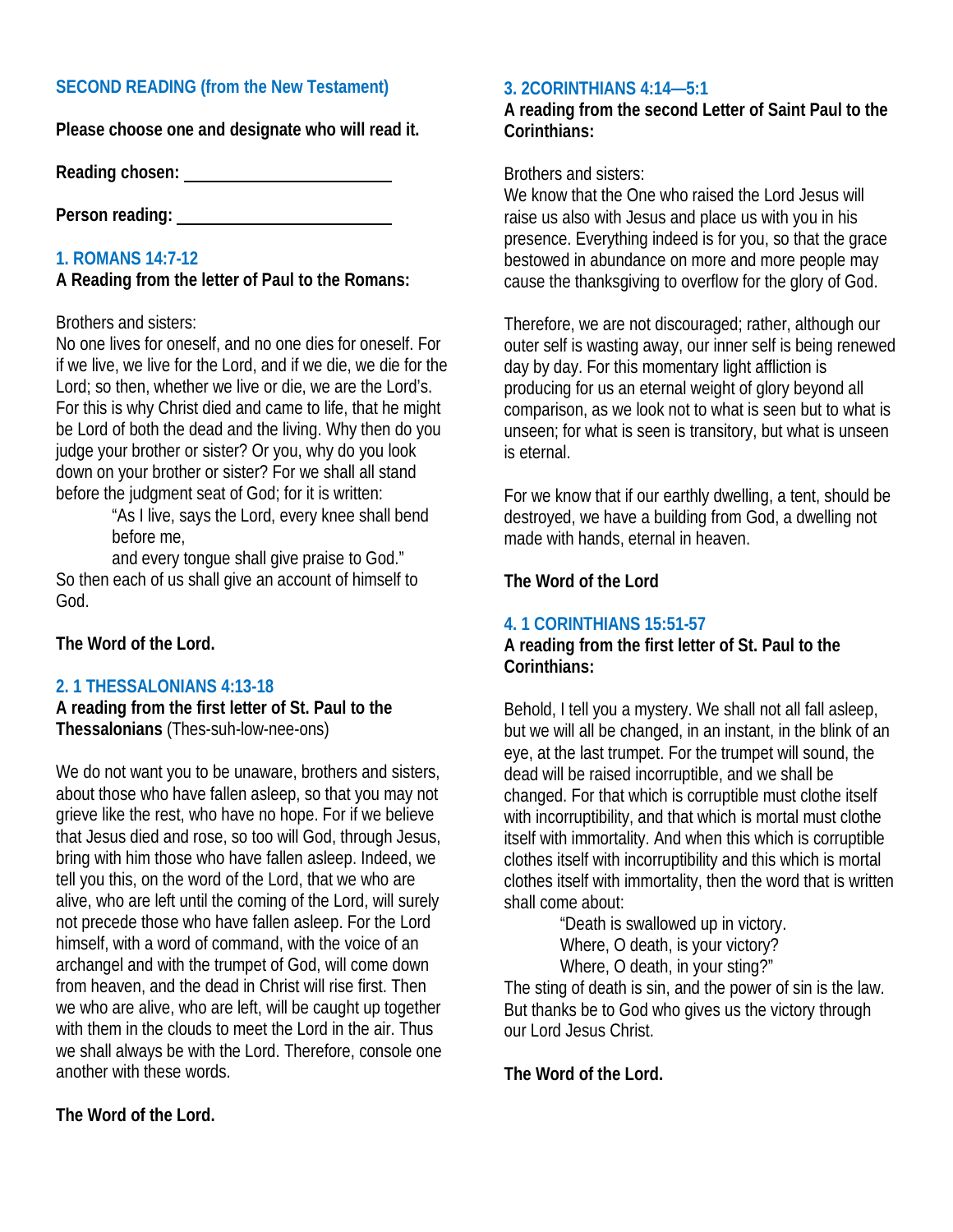#### **5. REVELATION 14:13**

#### **A Reading from the book of Revelation:**

I heard a voice from heaven say, "Write this: Blessed are the dead who die in the Lord from now on." "Yes," said the Spirit, "let them find rest from their labors, for their works accompany them."

## **The Word of the Lord.**

### **6. 2 CORINTHIANS 5:1, 6-10**

#### **A reading from the second letter of Saint Paul to the Corinthians**

Brothers and sisters:

We know that if our earthly dwelling, a tent, should be destroyed, we have a building from God, a dwelling not made with hands, eternal in heaven.

So we are always courageous, although we know that while we are at home in the body we are away from the Lord, for we walk by faith, not by sight. Yet we are courageous, and we would rather leave the body and go home to the Lord. Therefore, we aspire to please him, whether we are at home or away. For we must all appear before the judgment seat of Christ, so that each may receive recompense, according to what he did in the body, whether good or evil.

## **The Word of the Lord.**

## **7. 1 CORINTHIANS 15:12-19**

#### **A reading from the first letter of St. Paul to the Corinthians:**

But if Christ is preached as raised from the dead, how can some among you say there is not resurrection of the dead? If there is no resurrection of the dead, then neither has Christ been raised. And if Christ has not been raised, then empty too is our preaching; empty, too, your faith. Then we are also false witnesses to God, because we testified against God that he raised Christ, whom he did not raise if in fact the dead are not raised. For if the dead are not raised, neither has Christ been raised; and if Christ has not been raised, your faith is vain; you are still in your sins. Then those who have fallen asleep in Christ have perished. If for this life only we have hoped in Christ, we are the most pitiable people of all.

## **8. 1CORINTHIANS 15: 20-23**

## **A reading from the first letter of Saint Paul to the Corinthians:**

Brothers and sisters:

Christ has been raised from the dead, the first fruits of those who have fallen asleep. For since death came through a man, the resurrection of the dead came also through man. For just as in Adam all die, so too in Christ shall all be brought to life, but each one in proper order: Christ the first fruits; then, at his coming, those who belong to Christ.

**The Word of the Lord.** 

## **9. 1 JOHN 3:1-2**

#### **A reading from the first letter of St. John**

#### Beloved:

See what love the Father has bestowed on us that we may be called the children of God. Yet so we are. The reason the world does not know us is that it did not know him. Beloved, we are God's children now; what we shall be has not yet been revealed. We do know that when it is revealed we shall be like him, for we shall see him as he is.

**The Word of the Lord.** 

#### **10. ROMANS 6:3-4, 8-9**

#### **A Reading from the letter of St. Paul to the Romans:**

Are you unaware that we who were baptized into Christ Jesus were baptized into his death? We were indeed buried with him through baptism into death, so that, just as Christ was raised from the dead by the glory of the Father, we too might live in newness of life. If, then, we have died with Christ, we believe that we shall also live with him. We know that Christ, raised from the dead, dies no more; death no longer has power over him.

## **The Word of the Lord.**